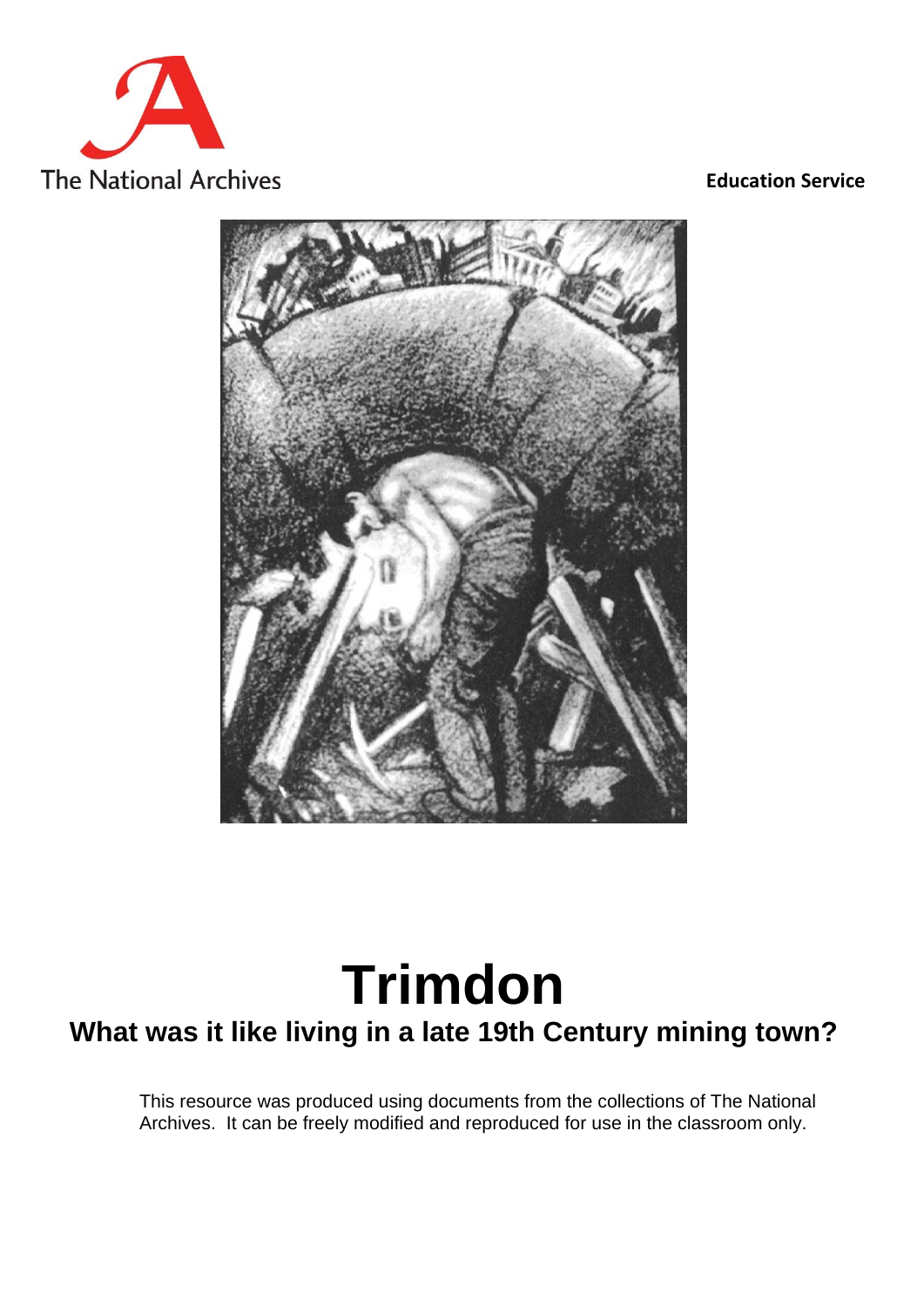

## **Introduction**

Trimdon is an area of County Durham in the North of England which covers the towns of Trimdon, Trimdon Grange and Trimdon Colliery. At the beginning of the 19th century it was simply fields and moors. By the middle of the 19th century more people came to live and work in the area. A railway was built and houses sprang up near to the railway line. By the late 19th century Trimdon had grown even bigger; there were now several roads and rows of houses.

In this lesson, we are going to look at a number of different sources about Trimdon. We are trying find out what it must have been like to live in Trimdon in the late 19th century.

#### **Tasks**

Look at Source 1

- 1. This is a map of the Trimdon area in 1857.
	- a) Make a list of all the different things you can see on the map.
	- b) Where did people work?
	- c) Were the houses big or small?
	- d) In 1857, was it a large town?
	- e) Was Trimdon a middle class or working class area? How did you make up your mind?
	- f) Why do you think a railway was needed in Trimdon?

Look at Source 2

- 2. Now look at the same area in 1897
	- a) What things changed or stayed the same between 1857 and 1896 in Trimdon?
	- b) Why do you think Trimdon had become a bigger place in 1897?
	- c) Do you think people did the same jobs in 1897 as they did in 1857?
	- d) Around what part of Trimdon has the railway grown?

Look at Source 3

- 3. Look at all of the photos. Can you match the photographs to the correct place on the map?
	- a) Describe the houses in Rose Street.
	- b) What piece of clothing did most girls seem to wear?
	- c) What seems to be the main form of transport?
	- d) What type of street is Commercial Street? Hint: The clue is in the name of the street.
	- e) In what ways is Commercial Street different from a high street today?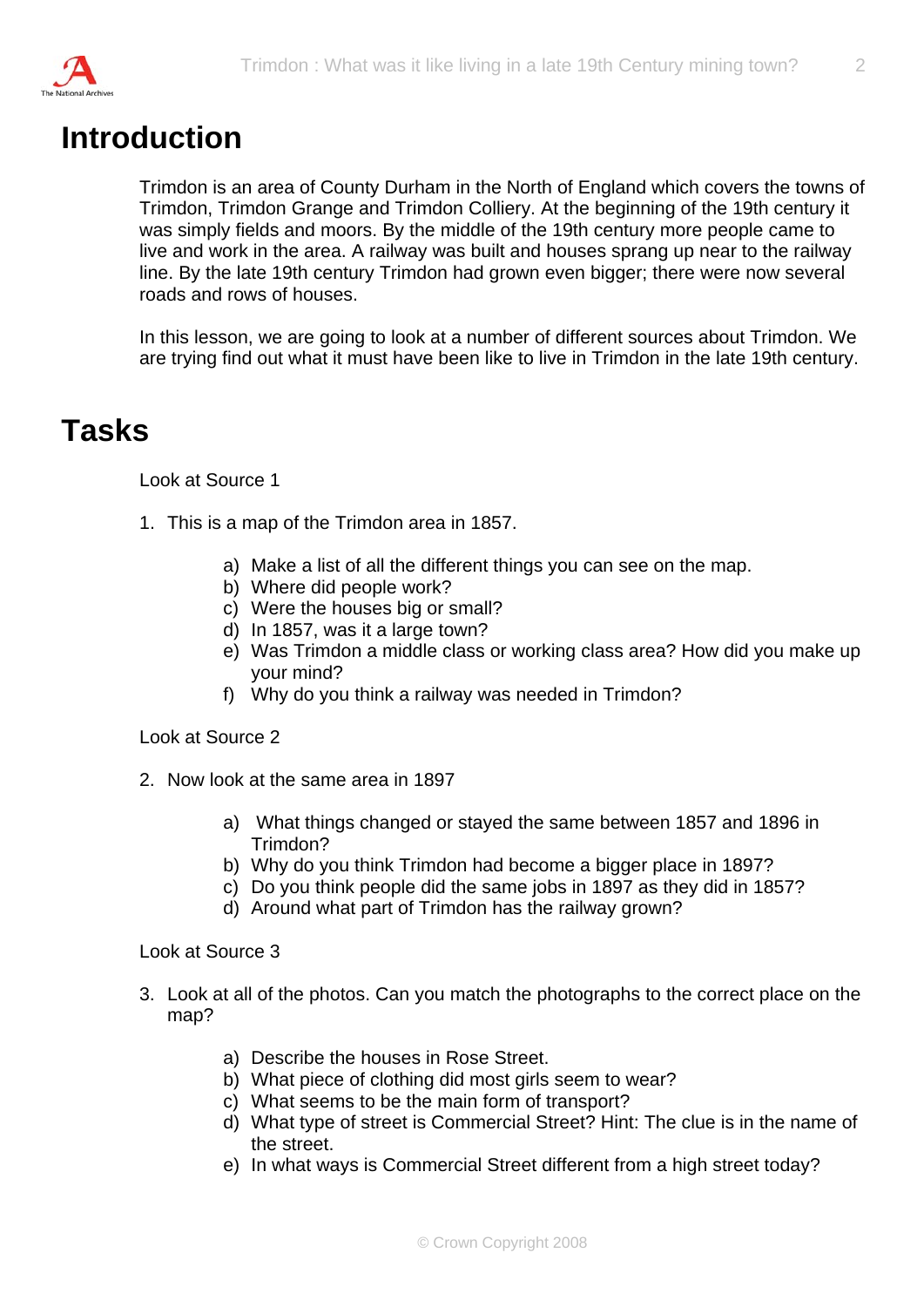

f) Do you think that the people who lived in Rose Street were better or worse off than those who lived in Commercial Street? Explain how you made up your mind.

Look at Source 4

- 4. This is part of the 1881 census return for Trimdon.
	- a) Make a list of all the jobs that people on this street did.
	- b) How many people did each job?
	- c) What does this tell you about what kind of place Trimdon was?
	- d) At roughly what age did children go out to work?
	- e) Who was the youngest worker on this street?
	- f) Who is the oldest person in this street?
	- g) Did all the women go out to work?

Look at Source 5

- 5. This is a drawing of a coal miner.
	- a) Find:
	- The town
	- The miner
	- A pick-axe
	- Factories
	- b) Does the drawing make mining look like an easy job? Give reasons for your answer.
	- c) The town and the factories all need the coal that the miner is digging. The miner's hard work means that homes are warm, dinners are cooked and factories work. What is resting on the miner's back?
	- d) Without miners what would happen?
- 6. Make a leaflet for visitors to Trimdon in the 19th Century. In the leaflet explain:
	- how Trimdon has changed over the years
	- what most people in Trimdon do for a living
	- what Trimdon looks like.
	- Include some drawings or a small map.

#### **Background**

In the 19th Century, Coal Mining was on the increase thanks to the Industrial Revolution. Small towns such as Trimdon were growing, and this growth could usually be seen around collieries (mines), quarries and other workings.

Coal was one of the essentials of the Industrial Revolution. Without it, it was much more difficult to cook and heat your home. It was also important for the country's transport, such as the railways, and was used as a fuel for factories.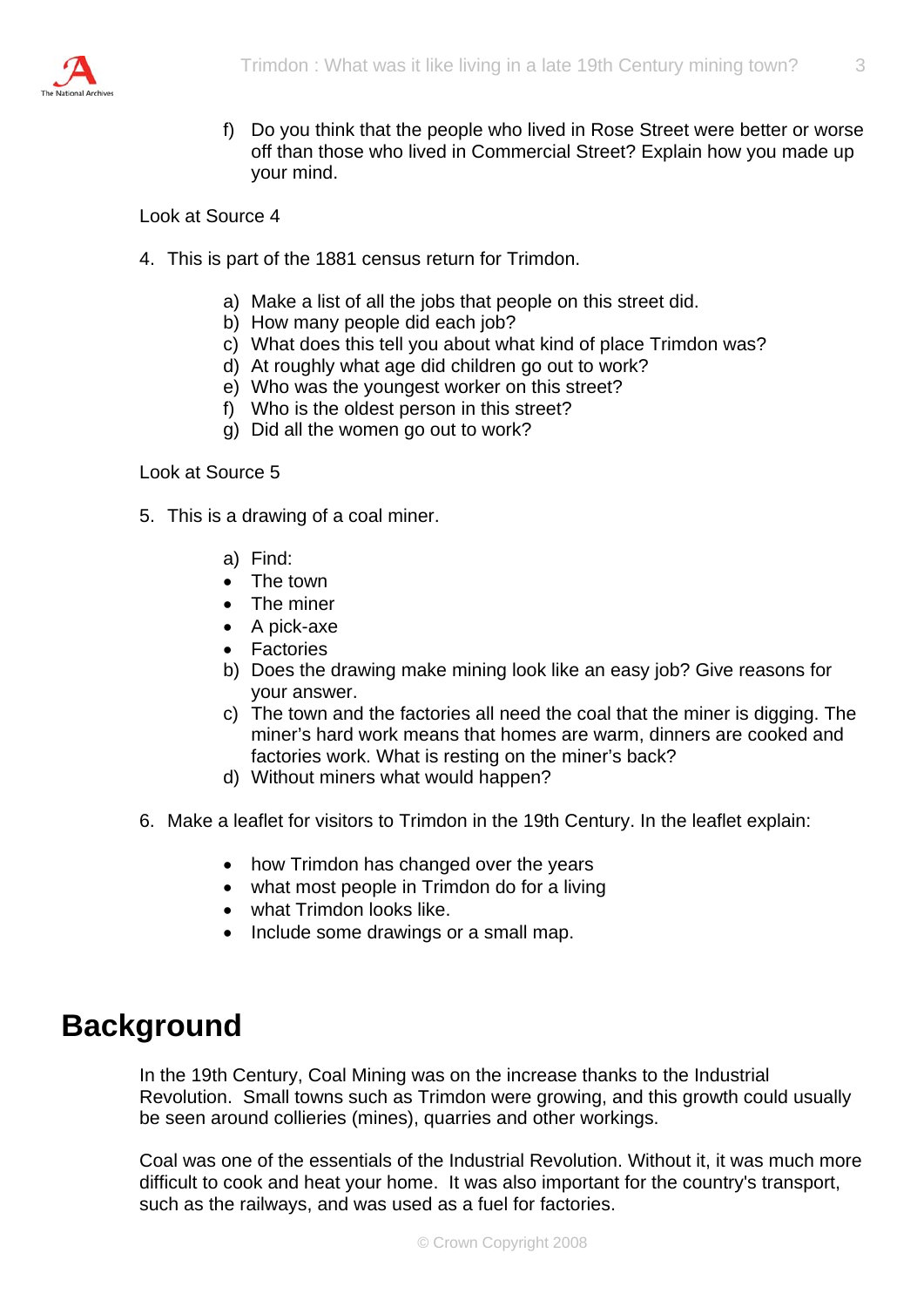

As Trimdon grew, so did their colliery, and as a result of that, so did their slag heap (waste material from the mine). More houses needed to be built and there were more churches and a bigger school.

Trimdon Grange was one of a group of three villiages in the area of Trimdon. The population of the area in 1801 was 278; in 1811, 274; in 1821, 302; in 1831, 276; in 1841, 382; in 1851, 1598; in 1861, 2975; in 1871, 3266; in 1881, 3057; and in 1891, 4135. The rapid increase between 1841 and 1851 was due to the opening of the colliery and lead to the creation of the villages of New Trimdon and Trimdon Grange.

#### **Teachers Notes**

Teachers could develop a similar a lesson for their own locality. They could explore their local archive for material and use the census records for 1841 t0 1901 available online at The National Archives.

The two maps show Trimdon 41 years apart. They clearly show the growth of this town centred around the colliery, quarry and lime works. In both maps, the railway appears to serve the colliery rather than the town's population.

Together the maps provide the opportunity for pupils to see how Trimdon changed. The colliery has grown; so too has the resulting slag-heap. The population has increased and more housing has been built, reducing the woodland in the south. There are more churches, an enlarged school, a reservoir and Temperance Hall. There are also examples of features that remained the same, such as Overman's Row, the position of the slag-heap, the inn or public house, Commercial Street and Gravel Pit.

Having studied the maps, pupils move on to look at some more visual evidence of life in Trimdon – photographs. There are few street names on the maps, so pupils will find it a challenge to match the photos to the correct place on the map. An element of good guess-work will have to be done. However, Commercial Street seems to be what is labelled 'Lane + Row'.

Teachers can ask pupils to describe the differences between Victorian streets and those of today. Notice the children are standing quite unconcerned in the middle of what would have been their high street. A more general question is how pupils can tell that this is a photograph from the past.

The Victorian census material takes pupils further in their investigation. Explain to the children what a census is. This one entry will confirm some of the ideas that they have begun to form about life in Trimdon. The occupations reveal a working-class mining community, where children as young as 13 worked in the mines.

Finally, pupils are provided with a drawing which summarizes the importance of mining in Britain at this time. According to the artist, mining is at the core of Britain. It forms the backbone of industry. Mining was at the heart of Trimdon.

Further Teaching Suggestions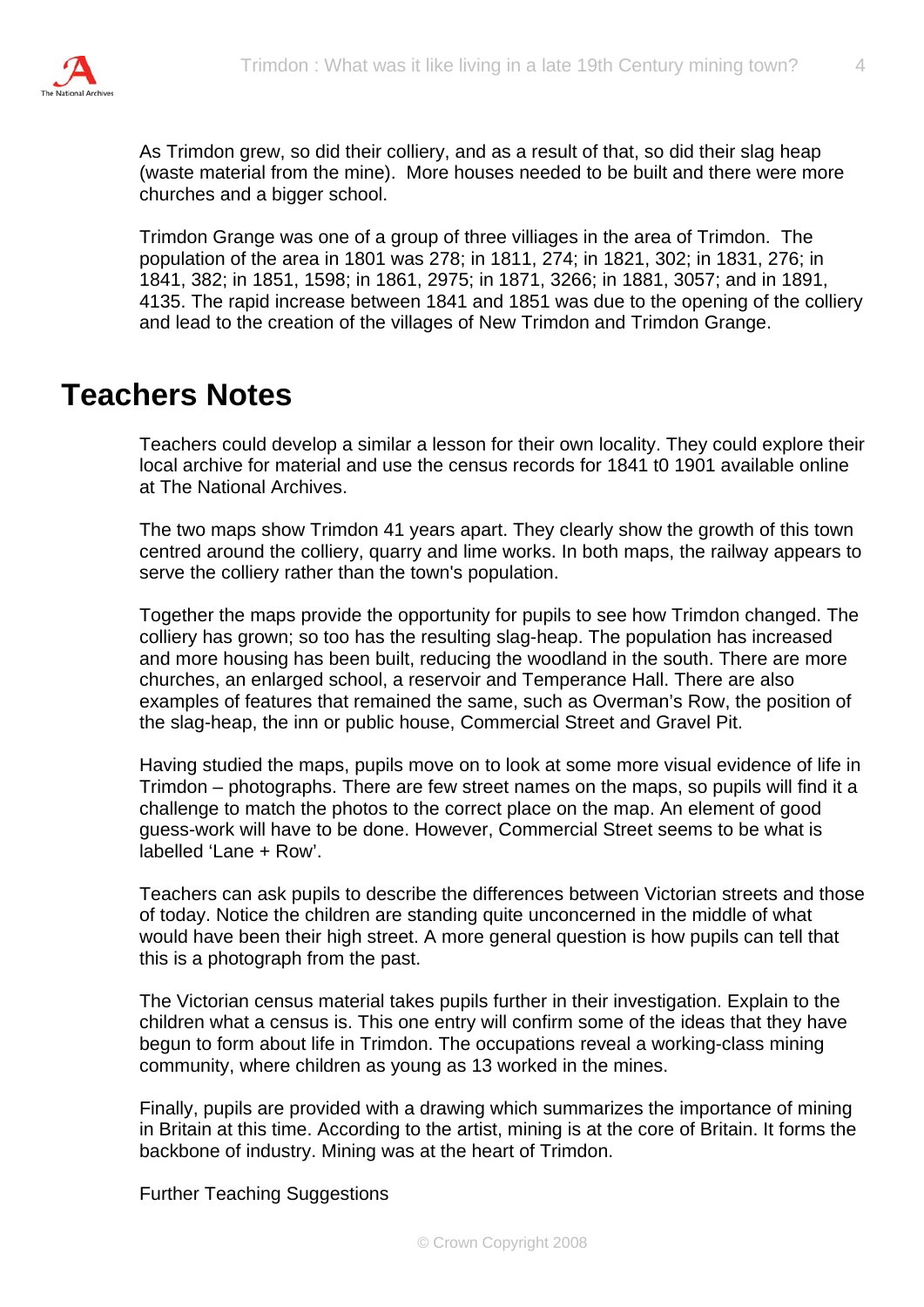

- On printed copies of the maps, pupils could shade specific areas on such as the railway, housing, services, churches, and places of work
- Pupils can draw bar charts or use database software to manipulate information contained in a census return.
- Working in pairs, pupils could conduct their own 'census' at school or in their street.
- -Pupils could 'interview' someone from the census return perhaps 81 year old William Clough. The aim would be to ask him how life in Trimdon changed between 1857 and 1896.
- Pupils can find out what is the most common work in their community and if that type of work existed in the 19th Century.

We would like to thank Durham Record Office for their assistance in the production of this lesson.

**Sources** 

Durham Record Office Ref: Source 1 and 2 - OS Durham XXXVI,1 (1857) and (1896), Source 3 - photos D/Ph40/2 - D/Ph40/4 Source 4 - RG 11/4904 Source 5 - COAL 13/116

#### **Schemes of Work**

**How did life change in our locality in Victorian times?**  Key Stage 1 & 2 Unit 12 **Industrial changes action and reaction**  Key Stage 3 unit 11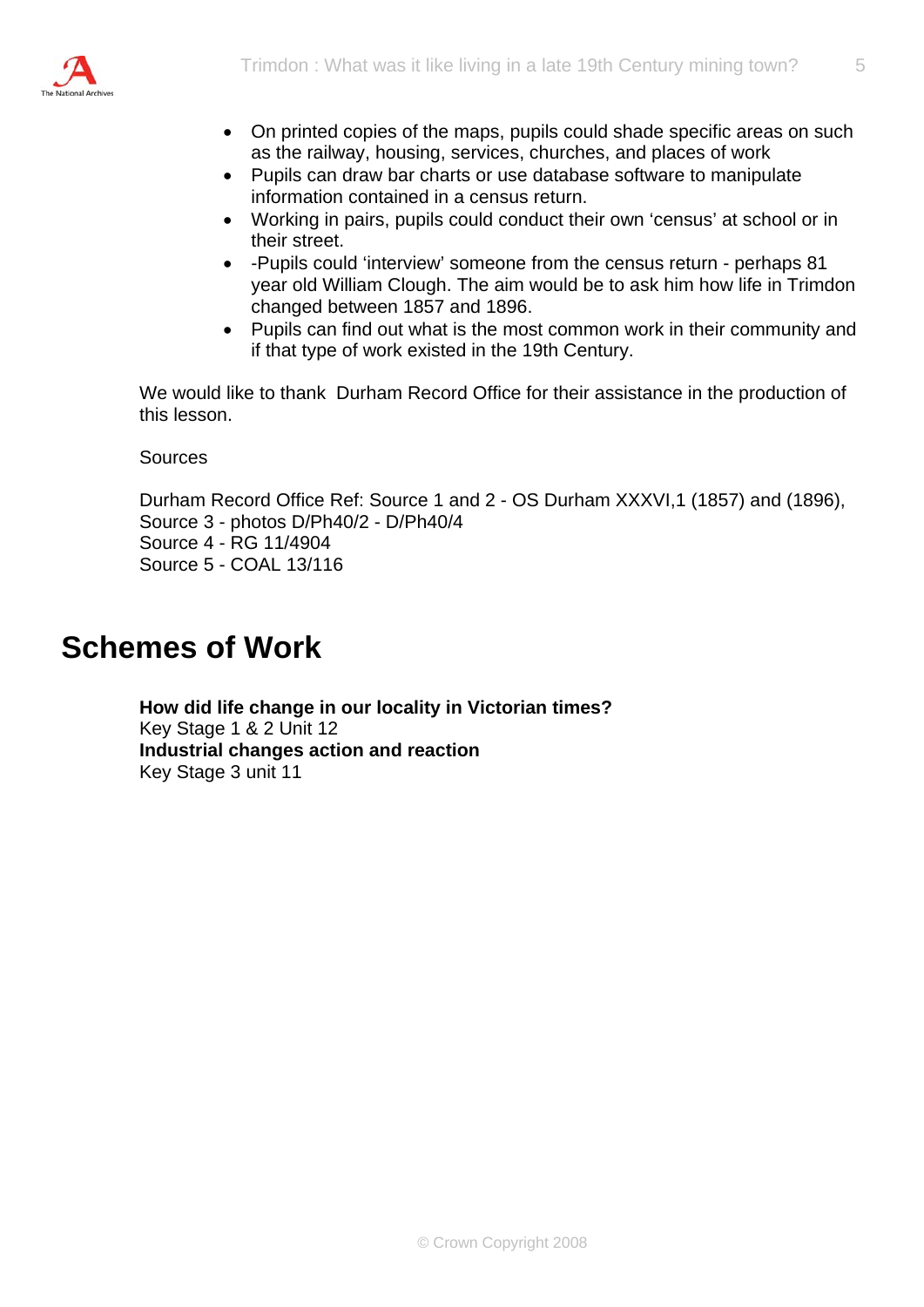

## **Source 1 : OS Durham XXXVI,1 (1857)**

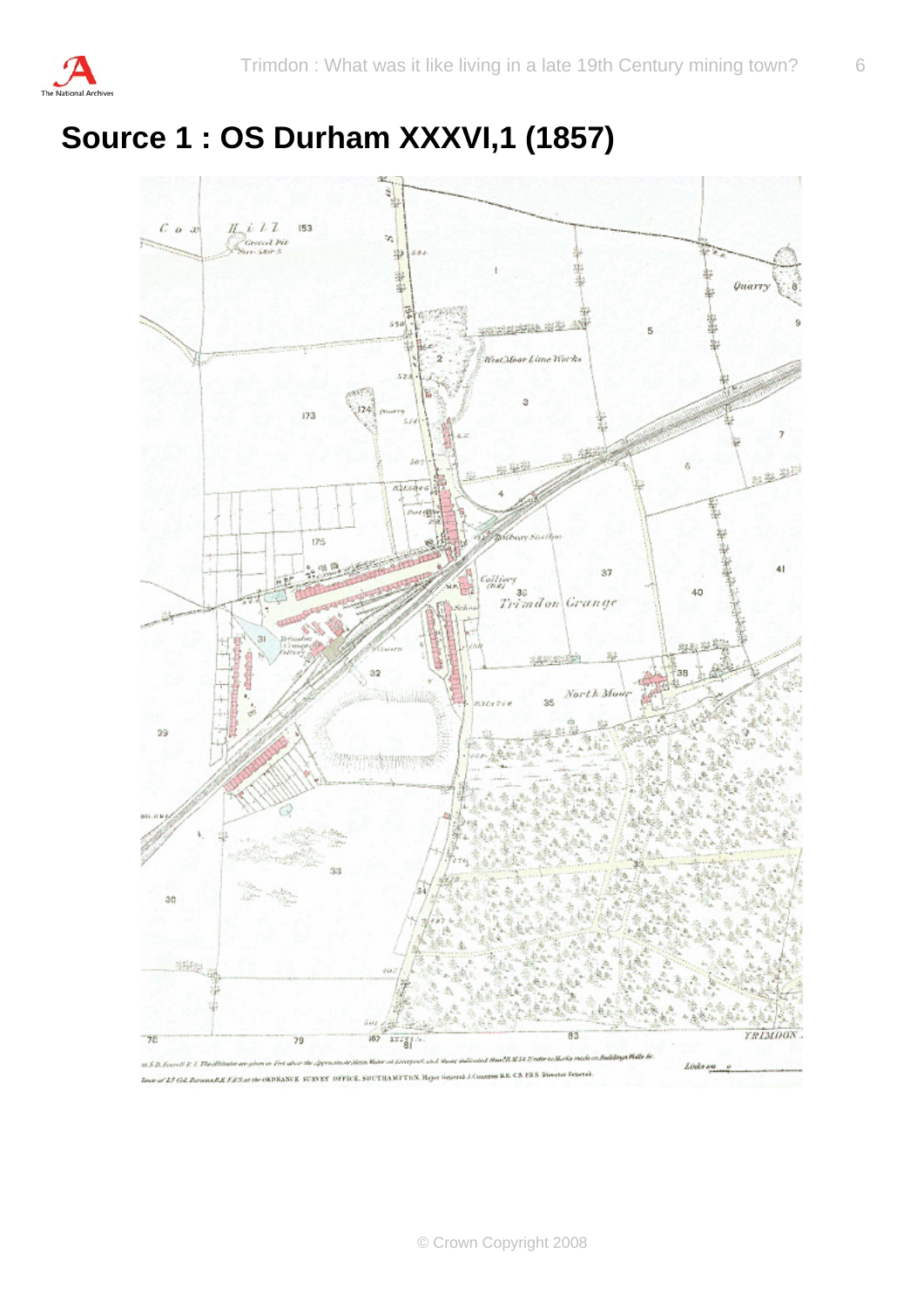

## **Source 2 : OS Durham XXXVI,1 (1896)**

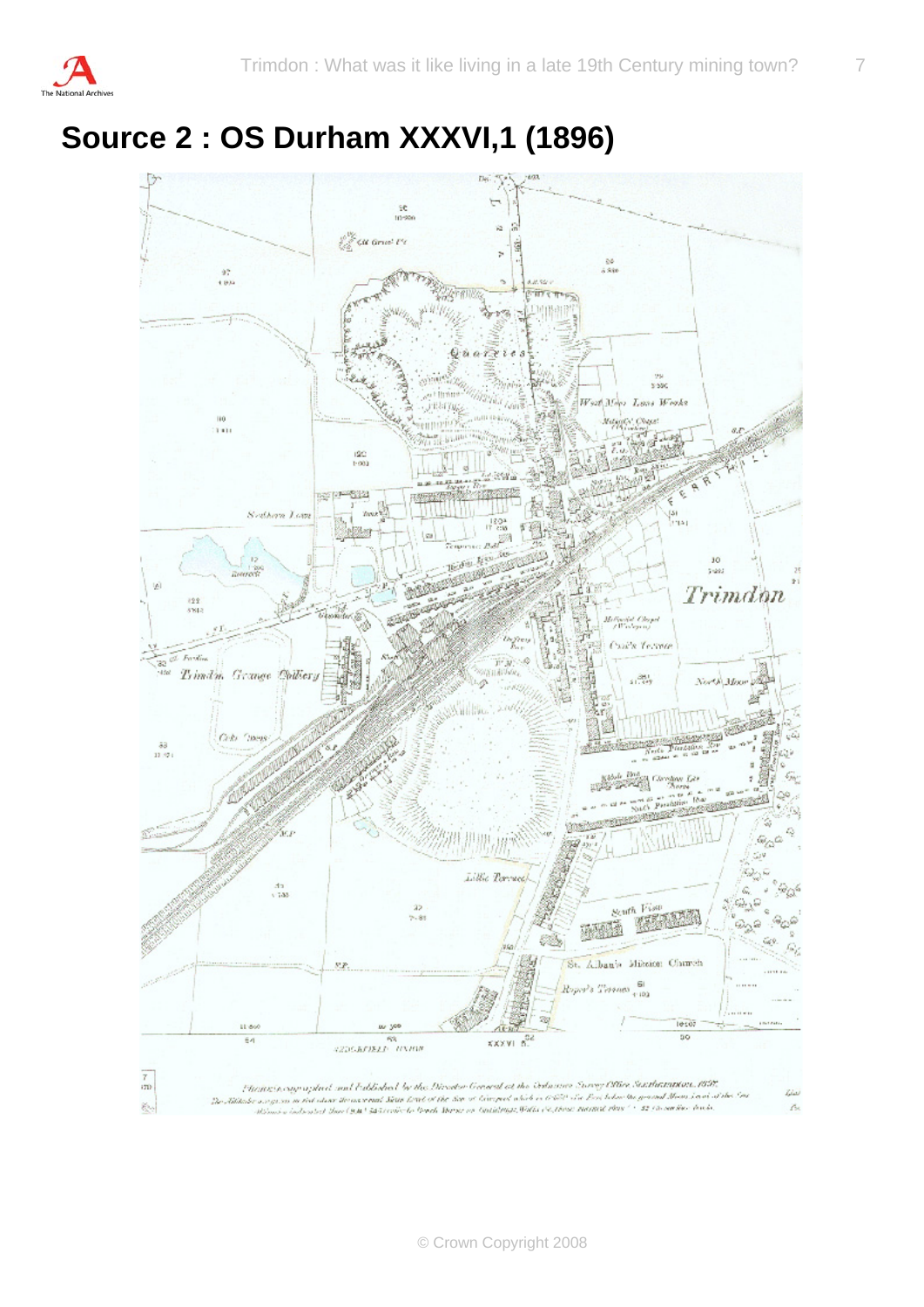

## **Source 3a : Photo of Trimdon Grange circa 1900 (Durham Record Office D/Ph40/2)**



**Source 3b : Photo of Trimdon Colliery circa 1900 (Durham Records Office D/Ph40/3)** 

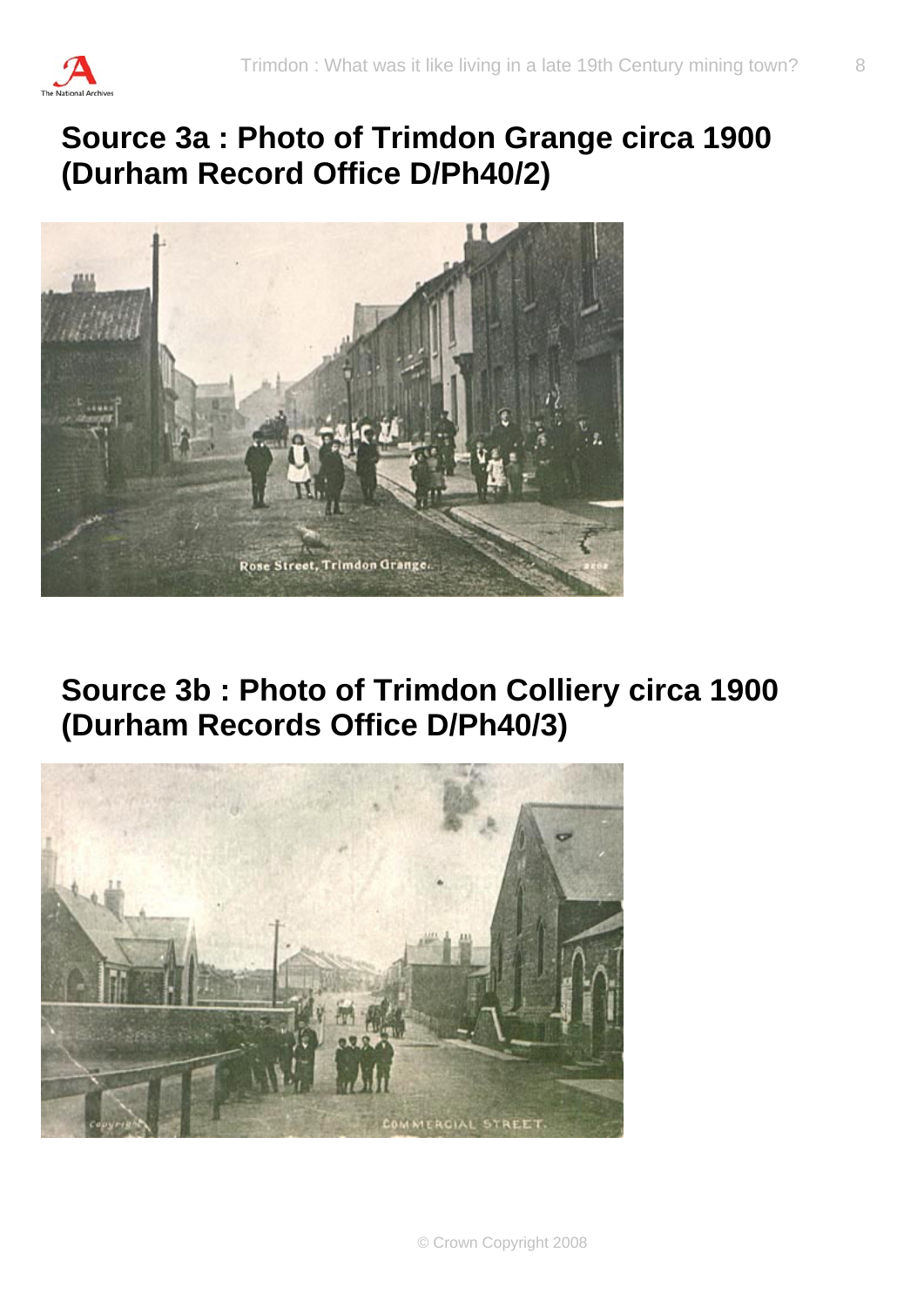

## **Source 3c : Photo of Trimdon Colliery circa 1900 (Durham Records Office D/Ph40/4)**

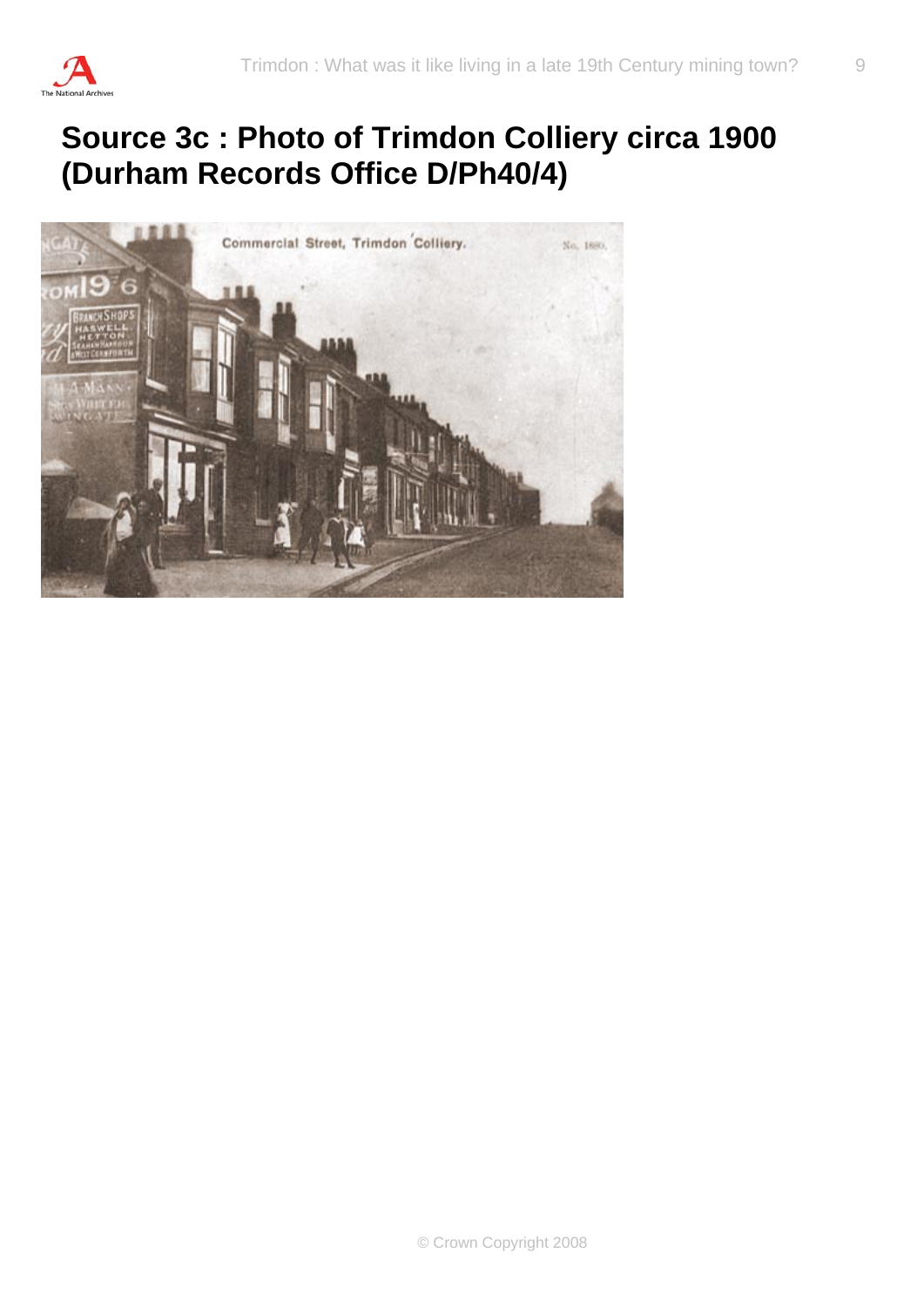

## **Source 4 : Census Return for Trimdon Grange 1881 (RG 11/4904)**

| Page 14]<br>Municipal Ward of<br>Civil Parish [or Township] of<br>Uriman |                                                |    |                                                                                                                                                  |                                     | Partie                                         |                                     |                   | The undermentioned Houses are situate within the Boundaries of the<br>Town-or-Village.com<br>Hamlet of<br>Trindon bolliery |                                                    | Urban-Banfing District of         | Rural Sanitary District of<br>seagenels | Rangolale       | Ecclesiastical Party's or<br>Dete Hill Oum                                                                                                                                                                                                                                             |
|--------------------------------------------------------------------------|------------------------------------------------|----|--------------------------------------------------------------------------------------------------------------------------------------------------|-------------------------------------|------------------------------------------------|-------------------------------------|-------------------|----------------------------------------------------------------------------------------------------------------------------|----------------------------------------------------|-----------------------------------|-----------------------------------------|-----------------|----------------------------------------------------------------------------------------------------------------------------------------------------------------------------------------------------------------------------------------------------------------------------------------|
| No. of<br>Schedu                                                         | ROAD, STREET, &c.,<br>and No. or NAME of HOUSE | ed | HOUSES<br>$\begin{tabular}{ c c } \hline $I\alpha$ & Bessel\\ Inadd \hline & Aadd \hline \\ baA & Badd \hline \\ baA & baA \end{tabular}$<br>(B) | NAME and Surname of each<br>Person  | <b>RELATION</b><br>to<br><b>Head of Family</b> | CON-<br>DITION<br>as to<br>Marriage |                   | <b>AGE</b> last<br>Birthday<br>ot.<br>Males Females                                                                        |                                                    | Rank, Profession, or CCCUPATION   | WHERE BORN                              |                 | $\fbox{ \begin{minipage}{0.9\linewidth} \begin{tabular}{ c c } \hline II & \multicolumn{1}{ c }{H} \\ \hline \hline (2) Bünd & \multicolumn{1}{ c }{Dend\cdot Dumb} \\ \hline (3) Im^L & \multicolumn{1}{ c }{H} \end{tabular} \end{minipage} }$<br>3) Imbecile or Idiot<br>4) Lunatic |
| $\frac{\gamma}{2}$                                                       | Cometts St.                                    |    |                                                                                                                                                  | <u>fotne</u><br>Bemeth              | Head                                           |                                     | JX.               |                                                                                                                            | Labourer                                           |                                   | Durham<br>ha khin                       |                 |                                                                                                                                                                                                                                                                                        |
|                                                                          |                                                |    |                                                                                                                                                  | £.<br><u>beaner</u>                 | Wife                                           | b.                                  |                   | 55                                                                                                                         |                                                    |                                   | Pantao.                                 | Gэ              |                                                                                                                                                                                                                                                                                        |
|                                                                          |                                                |    |                                                                                                                                                  | Oo<br>William                       | Son                                            | lim .                               |                   |                                                                                                                            | Coul                                               | miner                             | mnda                                    | o.              |                                                                                                                                                                                                                                                                                        |
|                                                                          |                                                |    |                                                                                                                                                  | D.<br>loebt M.                      | bo                                             |                                     |                   |                                                                                                                            | Do                                                 |                                   | do<br>S                                 | di              |                                                                                                                                                                                                                                                                                        |
|                                                                          |                                                |    |                                                                                                                                                  | Ellr.<br>D.                         | llau                                           | Ø,                                  |                   | " Conant<br>$\frac{1}{2}$                                                                                                  |                                                    |                                   | $\mathscr{S}_x$                         | do<br>to        |                                                                                                                                                                                                                                                                                        |
|                                                                          |                                                |    |                                                                                                                                                  | d.<br>Rerge                         | Son                                            | $\ell$                              | ж                 |                                                                                                                            | Coul Amier                                         |                                   | d,                                      | di              |                                                                                                                                                                                                                                                                                        |
|                                                                          |                                                |    |                                                                                                                                                  | D.<br>ател                          | De<br>Q,                                       | g,                                  | ふ                 |                                                                                                                            | $\mathcal{A}_{\theta}$<br>$\partial_{\mathcal{D}}$ |                                   | $\overline{\mathscr{E}}$                | d.              |                                                                                                                                                                                                                                                                                        |
|                                                                          |                                                |    |                                                                                                                                                  | ł.<br>kbbrst                        | Keado                                          | Max                                 |                   |                                                                                                                            |                                                    | Repending on his con-             | tartian                                 | othum to Ca     |                                                                                                                                                                                                                                                                                        |
| $v_{i}^{2}$                                                              |                                                |    |                                                                                                                                                  | <u>Ultán</u><br>dou<br>Marces<br>Ŀ. | ttite                                          |                                     |                   | 41                                                                                                                         |                                                    |                                   | Oluth-                                  | $\mathscr{S}_v$ |                                                                                                                                                                                                                                                                                        |
|                                                                          |                                                |    |                                                                                                                                                  | Uenas<br>Do                         | Von                                            | Um                                  | ůÒ.               |                                                                                                                            | Coul                                               | Money                             | lillor                                  | Gunham          |                                                                                                                                                                                                                                                                                        |
|                                                                          |                                                |    |                                                                                                                                                  | lo<br>Matthew                       | oc                                             | ô.                                  | 36                |                                                                                                                            | Do                                                 |                                   | Dо                                      | ó               |                                                                                                                                                                                                                                                                                        |
|                                                                          |                                                |    |                                                                                                                                                  | <u>filli</u> an<br>g,               | <i>Candeon</i>                                 | $\partial \! \! \! v$               |                   |                                                                                                                            | Dv                                                 |                                   | di                                      | 8-v             |                                                                                                                                                                                                                                                                                        |
| 4/4                                                                      |                                                |    |                                                                                                                                                  | Gitt<br>Clm U                       | Kead                                           | <u>hitavei</u>                      | Ii0               |                                                                                                                            |                                                    | Inabled thrugh an accedent Souley |                                         | SorReline       |                                                                                                                                                                                                                                                                                        |
|                                                                          |                                                |    |                                                                                                                                                  | farak.<br>k,                        | $\ell_{\alpha}$                                | lenn.                               |                   | $25^{\circ}$                                                                                                               | w Senaut                                           | ı                                 | 12<br>mitile                            | do              |                                                                                                                                                                                                                                                                                        |
|                                                                          |                                                |    |                                                                                                                                                  | !koma.<br>e,                        | én.                                            |                                     |                   |                                                                                                                            | Coul Amis                                          |                                   | £r                                      | di              |                                                                                                                                                                                                                                                                                        |
|                                                                          |                                                |    |                                                                                                                                                  | o.<br>!ock!                         | Son                                            | $\partial v$                        | 10                |                                                                                                                            | A                                                  |                                   | Scotte                                  | bar han.        |                                                                                                                                                                                                                                                                                        |
|                                                                          |                                                |    |                                                                                                                                                  | William<br>$\ell$                   | dn.                                            | ŵ                                   | 7u                | $\epsilon$                                                                                                                 | $\ell$                                             |                                   | Shetha                                  | di              |                                                                                                                                                                                                                                                                                        |
|                                                                          |                                                |    |                                                                                                                                                  | Ø.<br>(Han)                         | Oan                                            | Еo                                  |                   | /š                                                                                                                         | dewaut                                             |                                   | $\partial \tau$                         | di              |                                                                                                                                                                                                                                                                                        |
| $\mathscr{C}$                                                            | вю                                             | ∕  |                                                                                                                                                  | <u>bolan r</u><br>Michae            | Veað                                           | 4m                                  | 40                |                                                                                                                            | atturn                                             |                                   | reland                                  |                 |                                                                                                                                                                                                                                                                                        |
|                                                                          |                                                |    |                                                                                                                                                  | Rudell<br>$\mathscr{G}_v$           | nie                                            | os                                  |                   |                                                                                                                            |                                                    |                                   | os                                      |                 |                                                                                                                                                                                                                                                                                        |
|                                                                          |                                                |    |                                                                                                                                                  | $\mathscr{S}v$<br>blém              | lan                                            | Um                                  | $\overline{\tau}$ |                                                                                                                            | deniant.                                           |                                   | bv                                      |                 |                                                                                                                                                                                                                                                                                        |
|                                                                          |                                                |    |                                                                                                                                                  | lapiell<br>oo                       | ðar.                                           | do                                  | W                 |                                                                                                                            | beholev                                            |                                   | $\mathscr{E}_\mathscr{V}$               |                 |                                                                                                                                                                                                                                                                                        |
|                                                                          |                                                |    |                                                                                                                                                  | Michae<br>Do                        | bo                                             | do                                  | ę                 |                                                                                                                            | Do                                                 |                                   | rechn<br>Dо                             | Em hamo<br>dı   |                                                                                                                                                                                                                                                                                        |
|                                                                          |                                                |    |                                                                                                                                                  | ßь<br>amm                           | Dau                                            | di                                  |                   |                                                                                                                            |                                                    |                                   |                                         |                 |                                                                                                                                                                                                                                                                                        |
| ú                                                                        | Total of Houses                                | 4  |                                                                                                                                                  |                                     | Total of Males and Fenales                     |                                     |                   | 8                                                                                                                          |                                                    |                                   |                                         |                 |                                                                                                                                                                                                                                                                                        |

## **Source 4 : Transcript of Census Return for Trimdon Grange 1881 (RG 11/4904)**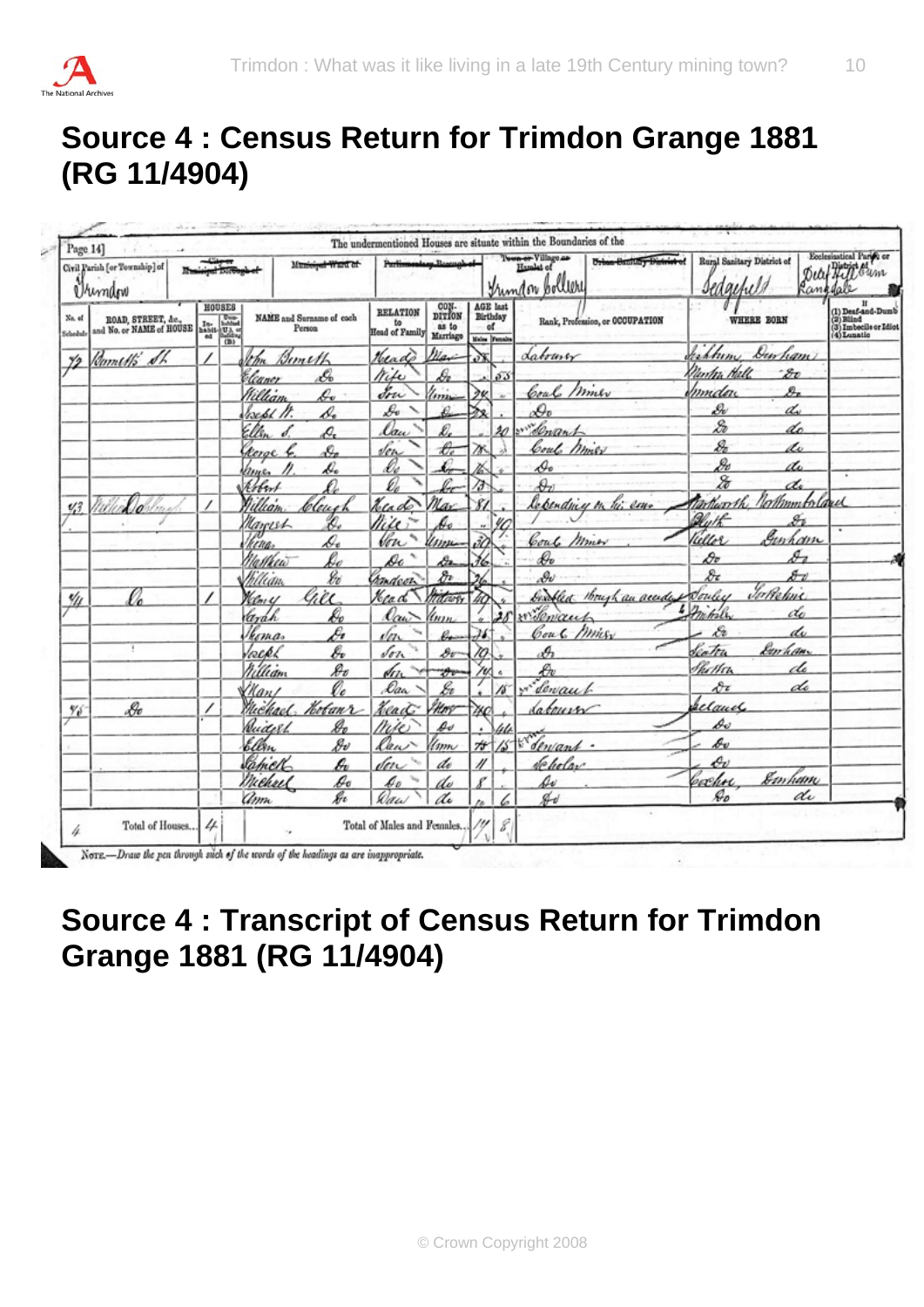|                 |                           |                                                         |                  |                  |                   |                   |                          |                       |                            |                       |                   |                                               |                             |              | Ecclesiastical Parish I |
|-----------------|---------------------------|---------------------------------------------------------|------------------|------------------|-------------------|-------------------|--------------------------|-----------------------|----------------------------|-----------------------|-------------------|-----------------------------------------------|-----------------------------|--------------|-------------------------|
|                 |                           |                                                         |                  |                  |                   |                   |                          |                       |                            |                       |                   |                                               |                             | lor          |                         |
| Civil Parish or |                           |                                                         |                  |                  |                   |                   |                          |                       |                            | Town or Village or    |                   | <b>Rural Sanitary</b>                         | District of                 |              |                         |
| Township of     |                           | City or                                                 |                  |                  |                   |                   |                          |                       |                            | Hamlet of             |                   | <b>Urban Sanitary</b>                         | District of                 | Deafhill cum |                         |
| Trimdon         |                           | Municipal Borough of                                    |                  |                  |                   | Municipal ward of | Parliamentary Borough of |                       | <b>Trimdon Colliery</b>    |                       | District of       | Sedgefield                                    | Langdale                    |              |                         |
|                 |                           |                                                         | Houses           |                  |                   |                   |                          |                       |                            | Age Last Birthday     |                   |                                               |                             |              |                         |
|                 |                           |                                                         |                  | Uninh            |                   |                   |                          |                       |                            |                       |                   |                                               |                             |              | $(1)$ Deaf-             |
|                 |                           |                                                         |                  | abite            |                   |                   |                          |                       |                            |                       |                   |                                               |                             |              | Dumb                    |
|                 |                           |                                                         |                  | d(U)             |                   |                   | RELATIO CONDITI          |                       |                            |                       |                   |                                               |                             |              | (2) Blind               |
| No of           | <b>ROAD STREET &amp;c</b> |                                                         |                  | or               |                   |                   |                          | ON                    |                            |                       |                   |                                               |                             |              | (3)                     |
|                 |                           | Schedul and NO or NAME<br>Inhab Buildi NAME and Surname |                  |                  |                   | to head of as to  |                          |                       |                            | Rank, Profession or   |                   |                                               |                             | Imbecille    |                         |
| e               | of HOUSE                  |                                                         | ited             | ng               | of each person    |                   | family                   | Marriage Male         |                            |                       | Female OCCUPATION |                                               | Where Born                  |              | or Idiot                |
|                 |                           | 72 Burnetts Street                                      |                  | John Burnett     |                   | Head              | Mar                      | 58                    |                            | Labourer              |                   | Fishtown Durham                               |                             |              |                         |
|                 |                           |                                                         |                  | Elanor D[itt]o   |                   | Wife              | D[itt]o                  |                       | 55                         |                       |                   | Martin Hall Durham                            |                             |              |                         |
|                 |                           |                                                         |                  | William D[itt]o  |                   | Son               | Unmar                    | 27                    |                            | <b>Coal Miner</b>     |                   | Trimdon                                       |                             |              |                         |
|                 |                           |                                                         |                  | Joseph W D[itt]o |                   | D[itt]o           | D[itt]o                  | $\overline{22}$       |                            | D[itt]o               |                   | D[itt]o                                       |                             |              |                         |
|                 |                           |                                                         | Ellen S D[itt]o  |                  | Dau               | D[itt]o           |                          |                       | 20 Servant                 |                       | D[itt]o           |                                               |                             |              |                         |
|                 |                           |                                                         | George C D[itt]o |                  |                   | Son               | $\overline{D}$ [itt]o    | 18                    |                            | Coal Miner            |                   | D[itt]o                                       |                             |              |                         |
|                 |                           |                                                         |                  |                  | James W D[itt]o   |                   | Son<br>Son               | D[itt]o               | 16                         |                       | D[itt]o           |                                               | D[itt]o                     |              |                         |
|                 |                           |                                                         |                  |                  | Robert D[itt]o    |                   | D[itt]o                  | 13                    | D[itt]o                    |                       |                   | D[itt]o                                       |                             |              |                         |
|                 | 73 D[itt]o                |                                                         |                  | William Clough   |                   | Head              | Mar                      | 81                    |                            | Depending on his sons |                   | Hartworth Northumberland                      |                             |              |                         |
|                 |                           |                                                         |                  |                  | Margaret D[itt]o  |                   | Wife                     | D[itt]o               |                            | 79                    |                   |                                               | <b>Blyth Northumberland</b> |              |                         |
|                 |                           |                                                         |                  |                  | Thomas D[itto]    |                   | Son                      | Unmar                 | 39                         |                       | <b>Coal Miner</b> |                                               | Kellor Durham               |              |                         |
|                 |                           |                                                         |                  |                  | Matthew D[itto]   |                   | D[itt]o                  | D[itt]o               | 36                         |                       | D[itt]o           |                                               | D[itt]o                     |              |                         |
|                 |                           |                                                         |                  |                  | William D[itt]o   |                   | Grandson D[itt]o         |                       | $\overline{26}$<br>D[itt]o |                       | D[itt]o           |                                               |                             |              |                         |
|                 | 74 D[itt]o                |                                                         |                  |                  | <b>Henry Gill</b> |                   | Head                     | Widower               | 49                         |                       |                   | Disabled through an accident Souley Yorkshire |                             |              |                         |
|                 |                           |                                                         | Sarah D[itt]o    |                  | Dau               | Unmar             |                          |                       | 28 Servant                 |                       | $[?]$ D[itt]o     |                                               |                             |              |                         |
|                 |                           |                                                         |                  |                  | Thomas D[itto]    |                   | Son                      | D[itt]o               | 25                         |                       | <b>Coal Miner</b> |                                               | D[itt]o                     |              |                         |
|                 |                           |                                                         |                  |                  | Joseph D[itt]o    |                   | Son                      | D[itt]o               | $\overline{19}$            |                       | D[itt]o           |                                               | Seaton Durham               |              |                         |
|                 |                           |                                                         |                  |                  | William D[itt]o   |                   | Son                      | D[itt]o               | 17                         |                       | D[itt]o           |                                               | Shotham Durham              |              |                         |
|                 |                           |                                                         |                  |                  | Mary D[itto]      |                   | Dau                      | D[itt]o               |                            |                       | 15 Servant        |                                               | D[itt]o                     |              |                         |
|                 | 75 D[itt]o                |                                                         |                  |                  | Michael Hobane    |                   | Head                     | Mar                   | 40                         |                       | Labourer          |                                               | Ireland                     |              |                         |
|                 |                           |                                                         |                  |                  | Bridget D[itt]o   |                   | Wife                     | D[itt]o               |                            | 44                    |                   |                                               | D[itt]o                     |              |                         |
|                 |                           |                                                         |                  |                  | Ellen D[itt]o     |                   | Dau                      | Unmar                 |                            |                       | 15 Servant        |                                               | D[itt]o                     |              |                         |
|                 |                           |                                                         |                  |                  | Patrick D[itt]o   |                   | Son                      | D[itt]o               | 11                         |                       | Scholar           |                                               | D[itt]o                     |              |                         |
|                 |                           |                                                         |                  |                  | Michael D[itt]o   |                   | Son                      | D[itt]o               | 8                          |                       | D[itt]o           |                                               | Coxhoe Durham               |              |                         |
|                 |                           |                                                         |                  |                  | Ann D[itt]o       |                   | Dau                      | $\overline{D}$ [itt]o |                            |                       | 6D[itt]o          |                                               | D[itt]o                     |              |                         |
|                 |                           |                                                         |                  |                  |                   |                   |                          |                       |                            |                       |                   |                                               |                             |              |                         |
|                 |                           |                                                         |                  |                  |                   |                   | Total no of Males        |                       |                            |                       |                   |                                               |                             |              |                         |
|                 |                           |                                                         |                  |                  | and Females       |                   | 17                       | 8                     |                            |                       |                   |                                               |                             |              |                         |